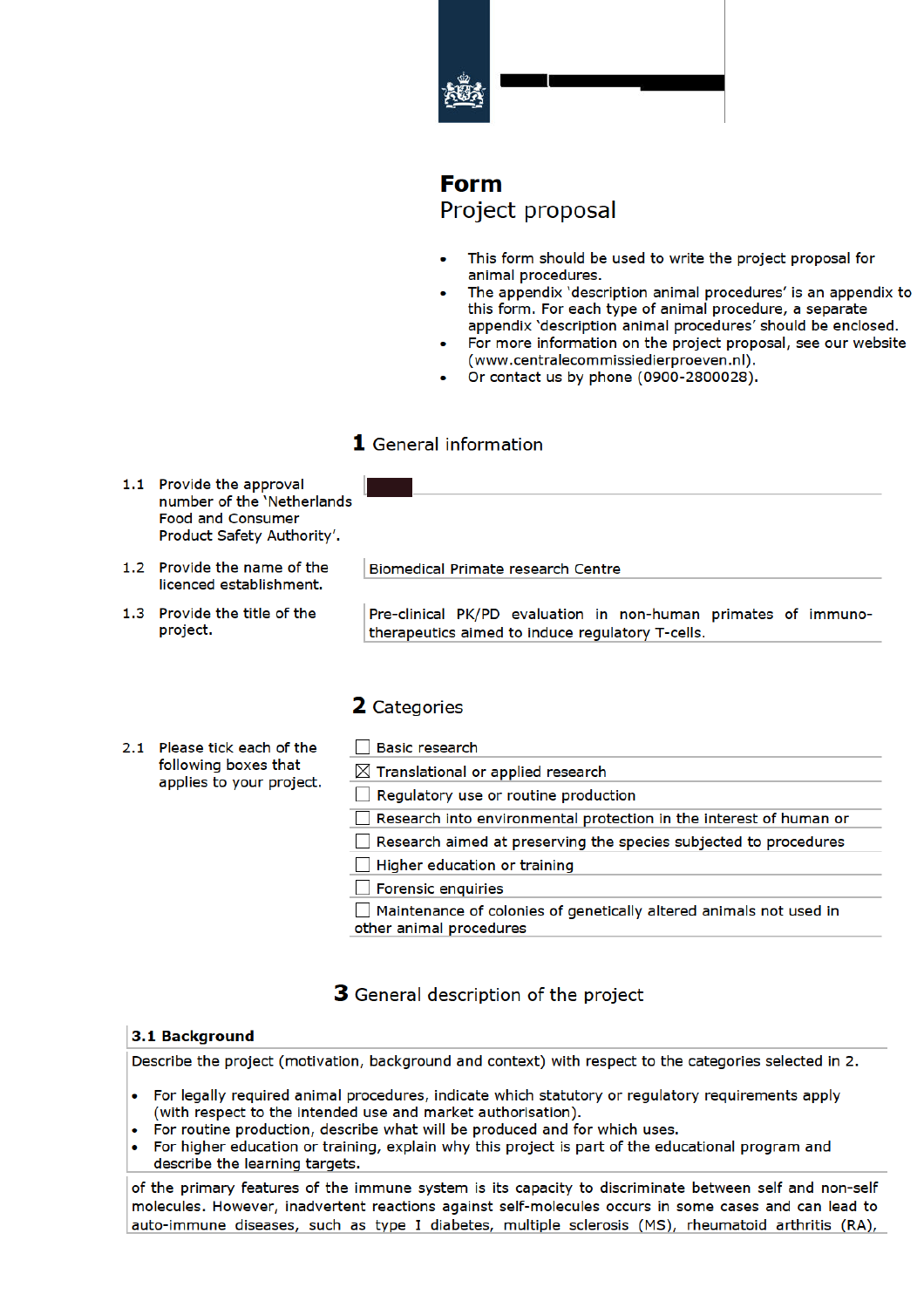myasthenia gravis (MG), systemic lupus erythematosus (SLE) etc. Furthermore, the immune reaction against non-self molecules will lead to rejection of foreign tissue in organ transplantation. In all these cases immunosuppressive treatment is indicated. Although immunosuppressive drugs are widely used to prevent transplant rejection and for the treatment of autoimmune disease, these drugs typically have a broad immunosuppressive effect leading to serious side effects, such as enhanced susceptibility to infectious disease, enhanced risk for malignancies or unwanted effects on non-immune cells, resulting in toxicity.

**Regulatory T-cells in the treatment of disease.** Regulatory T-cells (T<sub>REG</sub>) are essential for suppressing inflammation and for the regulation of immune system activity (1, 2). TREG are characterized by constitutive expression of the transcription factor FOXP3. The critical role of T<sub>REG</sub> in the development of autoimmunity has been highlighted by the multi-organ autoinflammatory syndrome that develops in FOXP3 deficient mice (3, 4) and the immune dysregulation, polyendocrinopathy, enteropathy, X-linked (IPEX) syndrome seen in humans which harbor mutations in FOXP3 (5, 6). T<sub>REG</sub> are dependent on the cytokine IL-2 for their survival, proliferation and immune-suppressive function (2).

Many autoimmune and chronic inflammatory disorders, such as systemic lupus erythematosus (SLE), type 1 diabetes (T1D), chronic graft-versus-host disease (cGVHD), multiple sclerosis (MS) and rheumatoid arthritis (RA) feature numerical and/or functional deficiencies in  $T_{REG}$  cells associated with defective IL-2 production (7). Along these lines, stimulation and expansion of  $T_{REG}$  cells in autoimmune and chronic inflammatory patients has been tested using low dose-IL-2 treatment in SLE (8), steroid-refractory cGVHD (9), hepatitis C-induced cryoglobulinaemic vasculitis (10), and T1D (11). A recent study has further examined low dose-IL-2 treatment across 11 different autoimmune/inflammatory diseases and reported T<sub>RFG</sub> cell-activation in all treated individuals (12).

Although the low-dose IL-2 was well-tolerated and caused  $T_{RFG}$  cell expansion, the therapeutic use of lowdose IL-2 is hampered by the following limitations: (i) IL-2 is very short-lived *in vivo* (half-life around 7- 10 minutes) and requires daily injections; (ii) IL-2 has a very narrow therapeutic window since IL-2 is not selective per se and stimulates both  $T_{REG}$  as well as effector lymphocytes, potentially worsening immunopathologies; (iii) higher doses of IL-2 can cause toxic adverse effects leading to pulmonary edema and liver cell damage In addition, IL-2 can induce cytokine release and vascular leakage syndrome (see below) (1, 2, 13).

**These limitations have led to the design of therapeutic mAbs that bind to IL-2. To this end, specifc mAbs were**  developed that, combined with recombinant human IL-2, forms TREG-biased IL-2/anti-IL-2 mAb **complexes (briefly IL-2 complexes).** As such, these IL-2 complexes resulted in an altered capacity to bind to T<sub>REG</sub> versus T immune-effector cells for more potent and selective T<sub>REG</sub> expansion with longer halflife, reducing the frequency of injections significantly. The IL-2 complexes are selective for the trimeric IL-2 receptor (IL-2R) that is constitutively expressed by  $T_{REG}$  cells. The trimeric IL-2R consists of IL-2R alpha (CD25), IL-2R beta (CD122) and the common gamma chain (yc). The selectivity of  $T_{REG}$  cell-biased IL-2 complexes is based on the new anti-human IL-2 mAb that binds to very specific sites of IL-2, thus temporarily interfering with the interaction of IL-2 with CD122/CD132. The net result of such interaction is that interference with CD122/CD132 results in the selective and efficient delivery of IL-2 to immune cells expressing high levels of CD25, in particular T<sub>REG</sub> cells. Injection of IL-2/anti-mouse-IL2 mAb complexes in mice showed that a selective and preferential stimulation of TREG cells over cytotoxic CD8+ T and NK cells is induced. (1, 14). These complexes did not show any toxic effects in the mice (15, 16). However, further evaluation of the humanized mAb version is needed in a suitable animal species before it can be tested in human clinical trials.

**Evaluation in animalspecies.** MAb that interact with the immune system can induce adverse immune-mediated drug reactions such as infusion reactions, cytokine release syndrome, anaphylaxis, immune-complex-mediated pathology and autoimmunity. Infusion of mAb can result in an anaphylactic shock if IgE responses are triggered or immune-complex deposition occurs. These reactions depend on the presence of pre-existing antibodies against the therapeutic mAb and only rarely occur upon first infusion, but can form a problem after prolonged use. However, an immediate strong release of inflammatory cytokines can be induced by unexpected interactions of the therapeutic mAb with immune-effector cells or via triggering of innate immune cells, such as natural killer (NK) cells and phagocytic cells, or complement, through Fc Receptor (FcR) interactions (17). The ensuing cytokine release syndrome can lead to systemic organ failure and result in death, as observed in a phase I clinical trial where the CD28 superagonist mAb TGN1412, targeted for use against RA, was tested (18). Cytokine release syndromes have also been recorded in mAb therapies targeting CD3, expressed on T-cells, and during IL-2 cytokine therapy (1).

The potential risks associated with mAb immune-therapy in general and T<sub>REG</sub> inducing mAb therapy in particular, has implications for the pre-clinical evaluation of these therapies. Special emphasis has to be put on the effect on the activation and proliferation as well as function of different immune cell populations. In addition, potential triggering of a cytokine release syndrome has to be considered. This requires testing in suitable *in vitro* and *in vivo* animal models (17). Extensive *in vitro* studies involving immunopharmacology on the appropriate cell types and tissue cross-reactivity studies need to be followed by studies in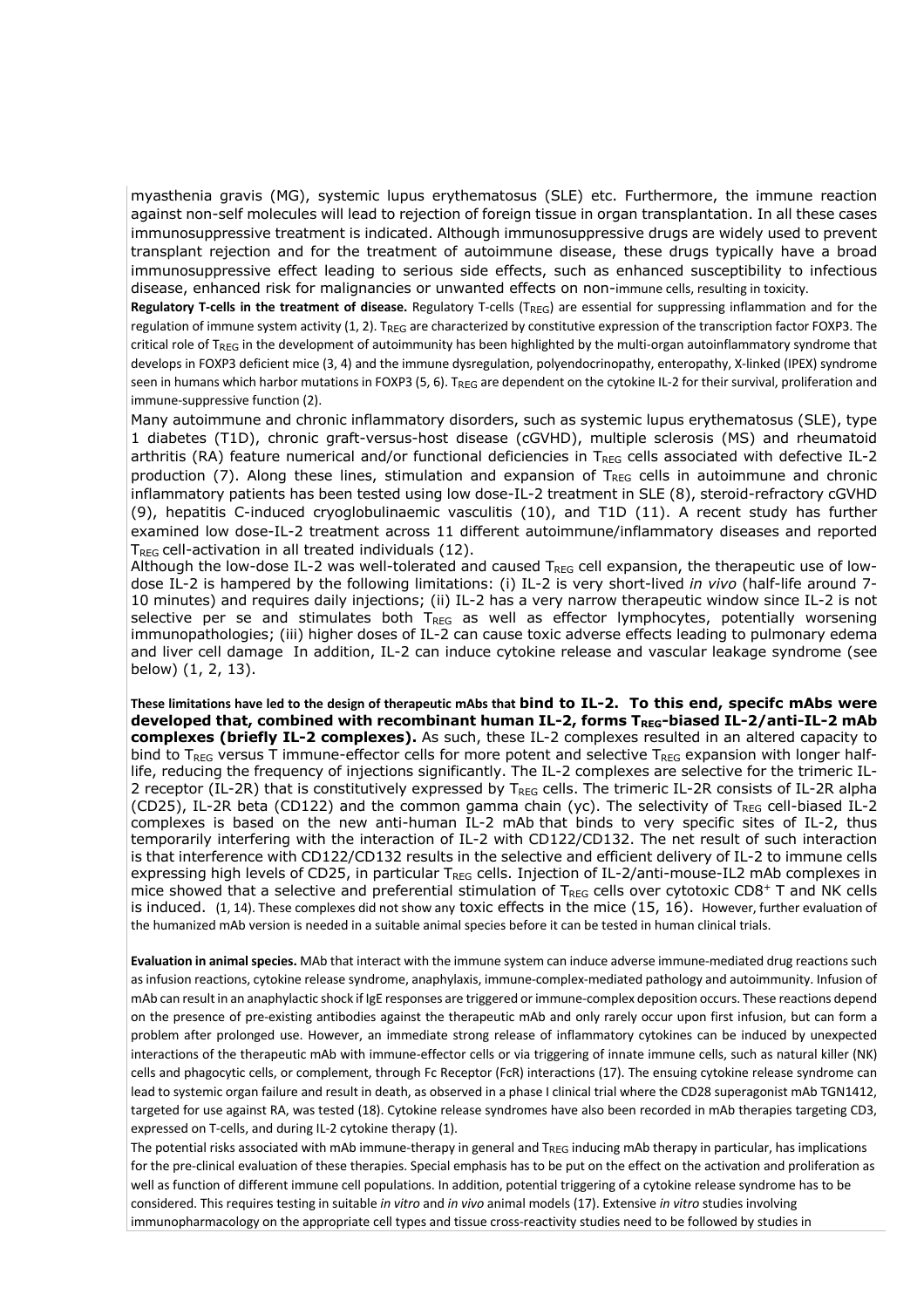appropriate animal species. Differences in target molecule sequence homology, expression pattern and function as well as the use of human or humanized mAb precludes the use of many rodent species and makes it necessary to use non-human primates, such as macaque species, that are more closely related to humans. In addition, the much closer similarity in FcyR expression and innate effector function, which are essential to study FcR mediated adverse events associated with the use of mAb therapy, and homology in immunoglobulin genes (important for studying induction of Ab responses to the therapeutic mAb) makes the use of non-human primates pivotal (19-23). While other species can be used to obtain proof of principle by testing surrogate mAb binding to a homologous target, non-human primates are considered the only relevant species for dose range-finding (DRF) and pharmacokinetic/pharmacodynamic (PK/PD) evaluation before clinical trials can start (17).

### **3.2 Purpose**

Describe the project's main objective and explain why this objective is achievable.

- If the project is focussed on one or more research objectives, which research questions should be addressed during this project?
- If the main objective is not a research objective, which specific need(s) does this project respond to?

The ultimate goal of this project proposal is to obtain a new therapeutic method, based on the *in vivo* amplification and activation of regulatory T-cells, that can be used for treatment of autoimmune diseases, such as RA, ankylosing spondylitis, psoriasis, MS, SLE, and against organ rejection in transplantation. The direct aim is to evaluate a newly developed humanised anti-human IL-2 monoclonal antibody (mAb) in combination with recombinant human IL-2, forming  $T_{REG}$ -biased IL-2/anti-IL-2 mAb complexes (briefly IL-2 complexes, for their potential to selectively activate and increase the number of  $T_{REG}$  in non-human primates and to monitor for unexpected adverse events, such as cytokine release syndrome. Currently, a phase 2 clinical trial with low-dose IL-2 is ongoing in SLE patients. The IL-2-mediated changes in the immune system and disease activity observed in the SLE patients will serve to guide decisions on the suitability of these patients for IL-2 complex therapy. In addition to SLE, the principle of IL-2 complex-based  $T_{REG}$  cell expansion could be extended to diseases

currently treated with immunosuppressive drugs, such as other above-mentioned autoimmune and chronic inflammatory disorders, as well as allotransplant-associated immune-pathologies.

Our institute has extensive and long-standing expertise in conducting studies using non-human primates. (24-26). Different immunomodulatory therapies have been evaluated in the context of organ transplantation, RA and MS (24). There is also extensive experience with PK/PD studies that were performed in non-human primates in the context of these therapy evaluation studies (25). The investigators involved have extensive experience with analysis of immune responses, immune-cell phenotyping with particular knowledge on  $T_{\text{REG}}$  (27), analysis of cytokine responses and monitoring of wellbeing of the animals, including clinical chemistry and haematology evaluation. There is an in-house pathology department for pathology and immune-histochemical assessment.

#### **3.3 Relevance**

What is the scientific and/or social relevance of the objectives described above?

**Medical**. Autoimmune, autoinflammatory and transplantation-related pathologies comprise a diverse set of chronic diseases commonly featuring a dysregulation of the immune system with either overt activation of effector cells or reduced activity of regulatory cells. Such often chronic and non-curable diseases have an estimated prevalence of about 3-9% of the population. Treatment is generally based on broad immunosuppression affecting nonspecifically all immune cells, thereby causing significant long-term side effects, including increased susceptibility to severe infections and malignancies. Moreover, treatment efficacies of current immunosuppressive drugs are often insufficient, demonstrating the need for novel therapies. An increasing number of immunomodulatory mAb are either approved or in early-to-late clinical trials for the treatment of chronic inflammatory conditions, autoimmune diseases and organ transplant rejection (17). Their application has led to great improvements in the treatment of RA, psoriasis, psoriatic arthritis, ankylosing spondylitis, SLE, MS, Crohn's disease, ulcerative colitis (17). However, each therapy has its limitations and is effective against only certain diseases, while being ineffective or even harmful in other cases (17). This spectrum is mostly caused by the fact that most immunomodulatory mAb target specific molecules that are only implicated in certain diseases and not in others. There is a high unmet medical need to develop mAb therapies that are effective against a broader range of inflammatory diseases and could be used either as stand-alone or in support of current mAb therapies to improve efficacy and address problems of antiidiotypic antibody formation that would lead to loss of efficacy.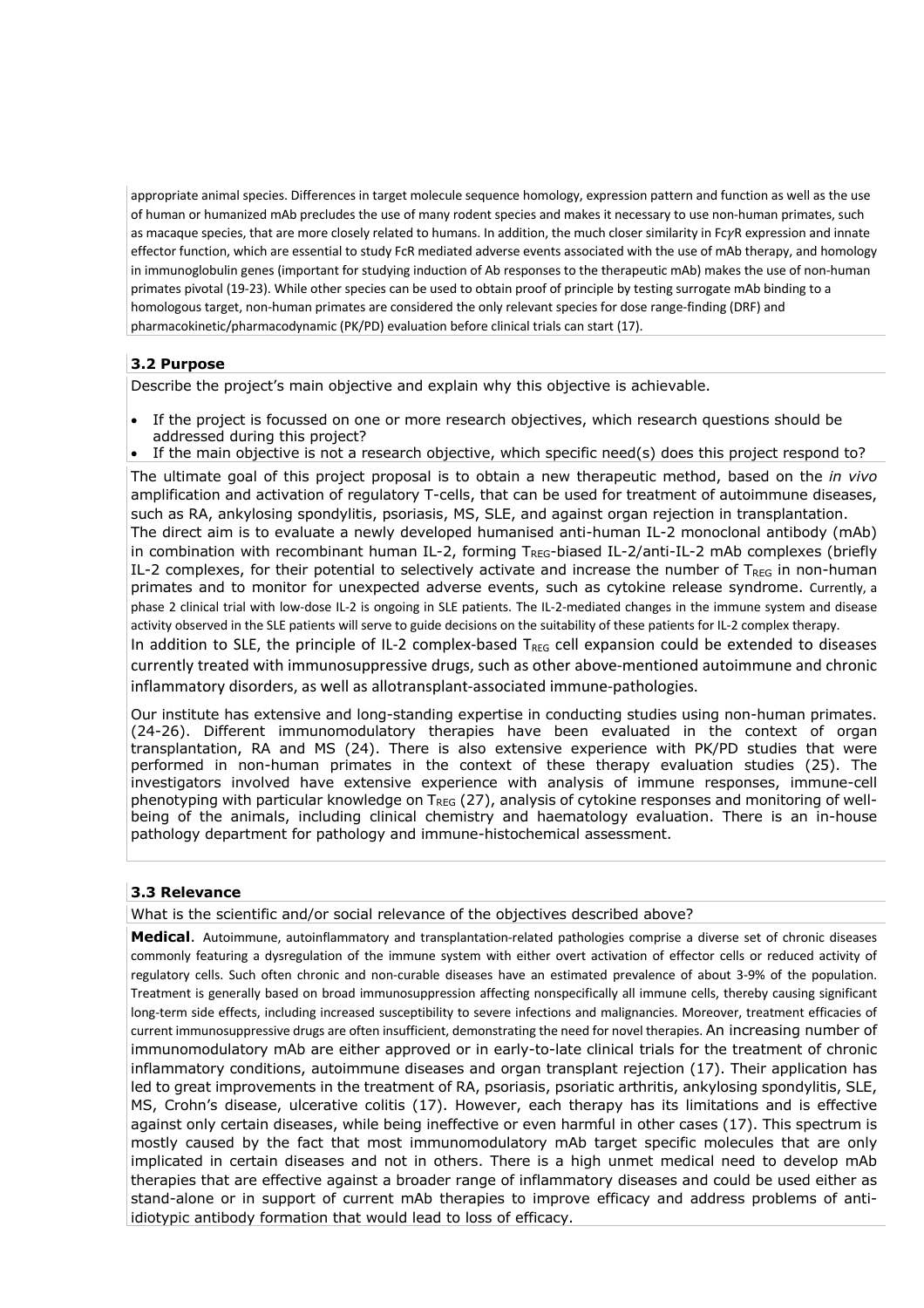**Societal.** The number of people with MS, RA, SLE, Crohn's disease and ulcerative colitis totals to around 300,000 in the Netherlands alone. Therefore, the societal impact of a broadly applicable therapy against these diseases is enormous. Furthermore,  $T_{REG}$  therapy can potentially be used to prevent type I diabetes mellitus, when applied in the early inflammatory stages of disease. Since, type I diabetes has life-long consequences and concerns about 100,000 people (in The Netherlands), the economic and societal implications of prevention are considerable.

- **Scientific**. While the underlying principle of using IL-2 targeting mAb to amplify number and function of  $T_{\text{REG}}$  have already been established in mouse models (14), the results obtained in non-human primates, with mAb generated for use in humans, will be published.
- 1. Boyman O, Sprent J. The role of interleukin-2 during homeostasis and activation of the immune system. Nat Rev Immunol. 2012;12(3):180-90. 10.1038/nri3156
- 2. Sharabi A, Tsokos MG, Ding Y, Malek TR, Klatzmann D, Tsokos GC. Regulatory T cells in the treatment of disease. Nat Rev Drug Discov. 2018. 10.1038/nrd.2018.148
- 3. Brunkow ME, Jeffery EW, Hjerrild KA, Paeper B, Clark LB, Yasayko SA, et al. Disruption of a new forkhead/winged-helix protein, scurfin, results in the fatal lymphoproliferative disorder of the scurfy mouse. Nat Genet. 2001;27(1):68-73. 10.1038/83784
- 4. Fontenot JD, Gavin MA, Rudensky AY. Foxp3 programs the development and function of CD4+CD25+ regulatory T cells. Nat Immunol. 2003;4(4):330-6. 10.1038/ni904
- 5. Wildin RS, Ramsdell F, Peake J, Faravelli F, Casanova JL, Buist N, et al. X-linked neonatal diabetes mellitus, enteropathy and endocrinopathy syndrome is the human equivalent of mouse scurfy. Nat Genet. 2001;27(1):18- 20. 10.1038/83707
- 6. Bennett CL, Christie J, Ramsdell F, Brunkow ME, Ferguson PJ, Whitesell L, et al. The immune dysregulation, polyendocrinopathy, enteropathy, X-linked syndrome (IPEX) is caused by mutations of FOXP3. Nat Genet. 2001;27(1):20-1. 10.1038/83713
- 7. Klatzmann D, Abbas AK. The promise of low-dose interleukin-2 therapy for autoimmune and inflammatory diseases. Nat Rev Immunol. 2015;15(5):283-94. 10.1038/nri3823
- 8. Humrich JY, von Spee-Mayer C, Siegert E, Alexander T, Hiepe F, Radbruch A, et al. Rapid induction of clinical remission by low-dose interleukin-2 in a patient with refractory SLE. Ann Rheum Dis. 2015;74(4):791-2. 10.1136/annrheumdis-2014-206506
- 9. Koreth J, Matsuoka K, Kim HT, McDonough SM, Bindra B, Alyea EP, 3rd, et al. Interleukin-2 and regulatory T cells in graft-versus-host disease. N Engl J Med. 2011;365(22):2055-66. 10.1056/NEJMoa1108188
- 10. Saadoun D, Rosenzwajg M, Joly F, Six A, Carrat F, Thibault V, et al. Regulatory T-cell responses to low-dose interleukin-2 in HCV-induced vasculitis. N Engl J Med. 2011;365(22):2067-77. 10.1056/NEJMoa1105143
- 11. Rosenzwajg M, Churlaud G, Mallone R, Six A, Derian N, Chaara W, et al. Low-dose interleukin-2 fosters a dosedependent regulatory T cell tuned milieu in T1D patients. J Autoimmun. 2015;58:48-58. 10.1016/j.jaut.2015.01.001
- 12. Rosenzwajg M, Lorenzon R, Cacoub P, Pham HP, Pitoiset F, El Soufi K, et al. Immunological and clinical effects of low-dose interleukin-2 across 11 autoimmune diseases in a single, open clinical trial. Ann Rheum Dis. 2019;78(2):209-17. 10.1136/annrheumdis-2018-214229
- 13. Baker KF, Isaacs JD. Novel therapies for immune-mediated inflammatory diseases: What can we learn from their use in rheumatoid arthritis, spondyloarthritis, systemic lupus erythematosus, psoriasis, Crohn's disease and ulcerative colitis? Ann Rheum Dis. 2018;77(2):175-87. 10.1136/annrheumdis-2017-211555
- 14. Letourneau S, van Leeuwen EM, Krieg C, Martin C, Pantaleo G, Sprent J, et al. IL-2/anti-IL-2 antibody complexes show strong biological activity by avoiding interaction with IL-2 receptor alpha subunit CD25. Proc Natl Acad Sci U S A. 2010;107(5):2171-6. 10.1073/pnas.0909384107
- 15. Boyman O, Kovar M, Rubinstein MP, Surh CD, Sprent J. Selective stimulation of T cell subsets with antibodycytokine immune complexes. Science. 2006;311(5769):1924-7. 10.1126/science.1122927
- 16. Boyman O, Krieg C, Letourneau S, Webster K, Surh CD, Sprent J. Selectively expanding subsets of T cells in mice by injection of interleukin-2/antibody complexes: implications for transplantation tolerance. Transplant Proc. 2012;44(4):1032-4. 10.1016/j.transproceed.2012.01.093
- 17. Brennan FR, Cauvin A, Tibbitts J, Wolfreys A. Optimized nonclinical safety assessment strategies supporting clinical development of therapeutic monoclonal antibodies targeting inflammatory diseases. Drug Dev Res. 2014;75(3):115-61. 10.1002/ddr.21173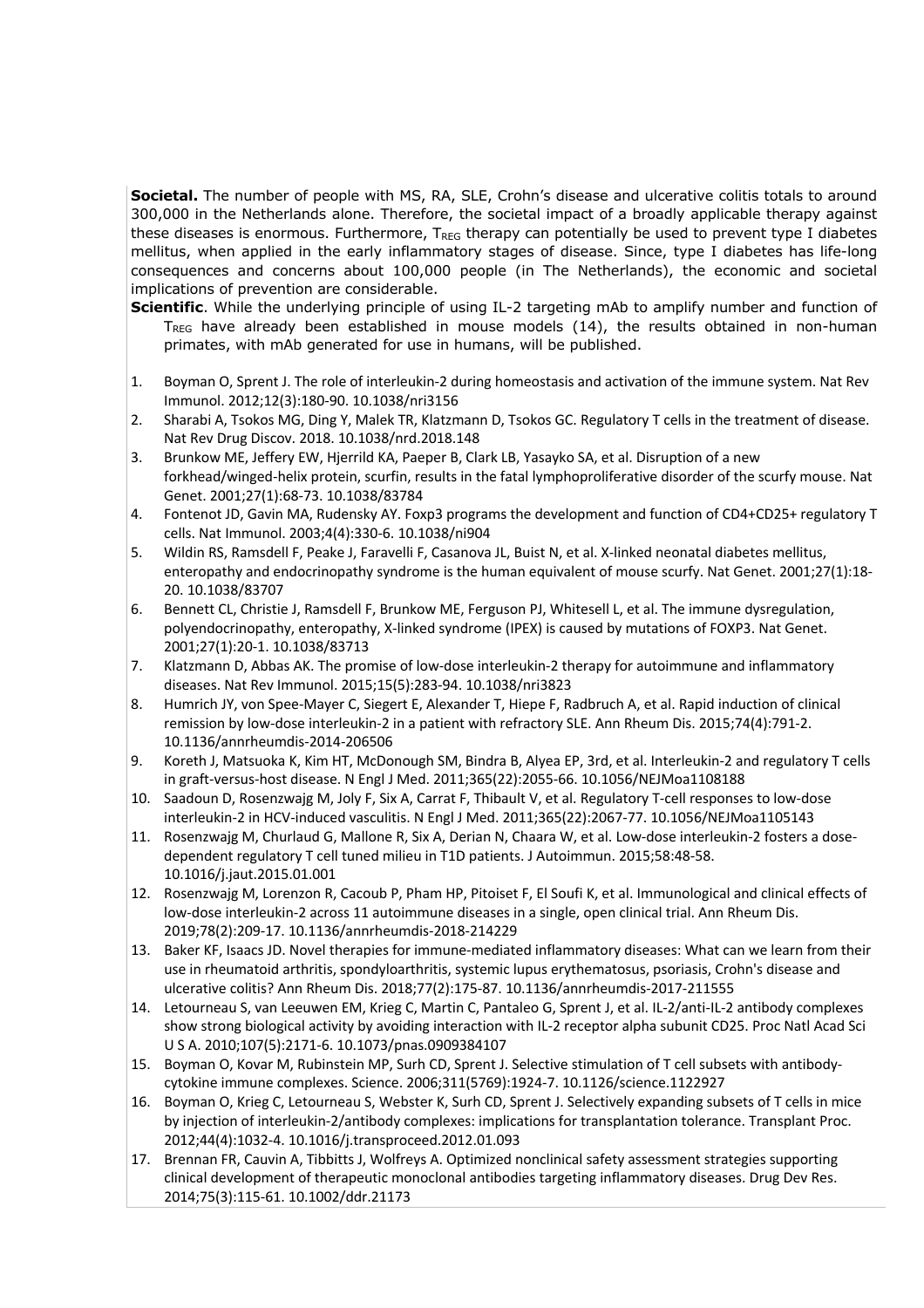- 18. Suntharalingam G, Perry MR, Ward S, Brett SJ, Castello-Cortes A, Brunner MD, et al. Cytokine storm in a phase 1 trial of the anti-CD28 monoclonal antibody TGN1412. N Engl J Med. 2006;355(10):1018-28. 10.1056/NEJMoa063842
- 19. Jacobsen FW, Padaki R, Morris AE, Aldrich TL, Armitage RJ, Allen MJ, et al. Molecular and functional characterization of cynomolgus monkey IgG subclasses. J Immunol. 2011;186(1):341-9. 10.4049/jimmunol.1001685
- 20. Barreiro LB, Marioni JC, Blekhman R, Stephens M, Gilad Y. Functional comparison of innate immune signaling pathways in primates. PLoS Genet. 2010;6(12):e1001249. 10.1371/journal.pgen.1001249
- 21. Sanghavi SK, Shankarappa R, Reinhart TA. Genetic analysis of Toll/Interleukin-1 Receptor (TIR) domain sequences from rhesus macaque Toll-like receptors (TLRs) 1-10 reveals high homology to human TLR/TIR sequences. Immunogenetics. 2004;56(9):667-74. 10.1007/s00251-004-0734-6
- 22. Mestas J, Hughes CC. Of mice and not men: differences between mouse and human immunology. J Immunol. 2004;172(5):2731-8.
- 23. Hogarth PM, Anania JC, Wines BD. The FcgammaR of humans and non-human primates and their interaction with IgG: implications for induction of inflammation, resistance to infection and the use of therapeutic monoclonal antibodies. Curr Top Microbiol Immunol. 2014;382:321-52. 10.1007/978-3-319-07911-0\_15



### **3.4 Research strategy**

3.4.1 Provide an overview of the overall design of the project (strategy).

In this project proposal novel strategies to expand and enhance the function of T<sub>REG</sub> in vivo will be evaluated in non-human primates as part of their pre-clinical development trajectory. Strategies are either based on novel stabilized forms of IL-2 or IL-2/mAb complexes that result in preferential activation and expansion of T<sub>REG</sub> instead of immune-effector cells. Successful compounds with adequate PK/PD properties and no adverse effects will be tested further in animal models of human disease and clinical studies in human volunteers and patients, but these studies are not part of this project license application. Criteria to select candidates for testing are:

- The therapeutic agent must have been tested in relevant cell cultures for absence of toxicity and *in vitro* efficacy
- The therapeutic agent, or a surrogate mAb binding to a homologous target in case of IL-2/mAb complexes, must have been evaluated in rodent models for immunomodulatory effect and absence of toxicity
- The evaluation in non-human primates is part of the pre-clinical evaluation of the therapeutic agent.

A single combined DRF PK/PD approach will be followed, in which animals will be injected with the therapeutic agent at one or multiple time points and blood is taken to assess drug levels, changes in immune cell number and phenotype, cytokine expression levels and clinical chemistry and hematology parameters. Two to three different doses of the drug will be tested in separate groups of animals, together with a negative control group. The primary study goal is to obtain a selective expansion and activation of T<sub>REG</sub> cells over the other leucocyte subsets in the absence of adverse events.